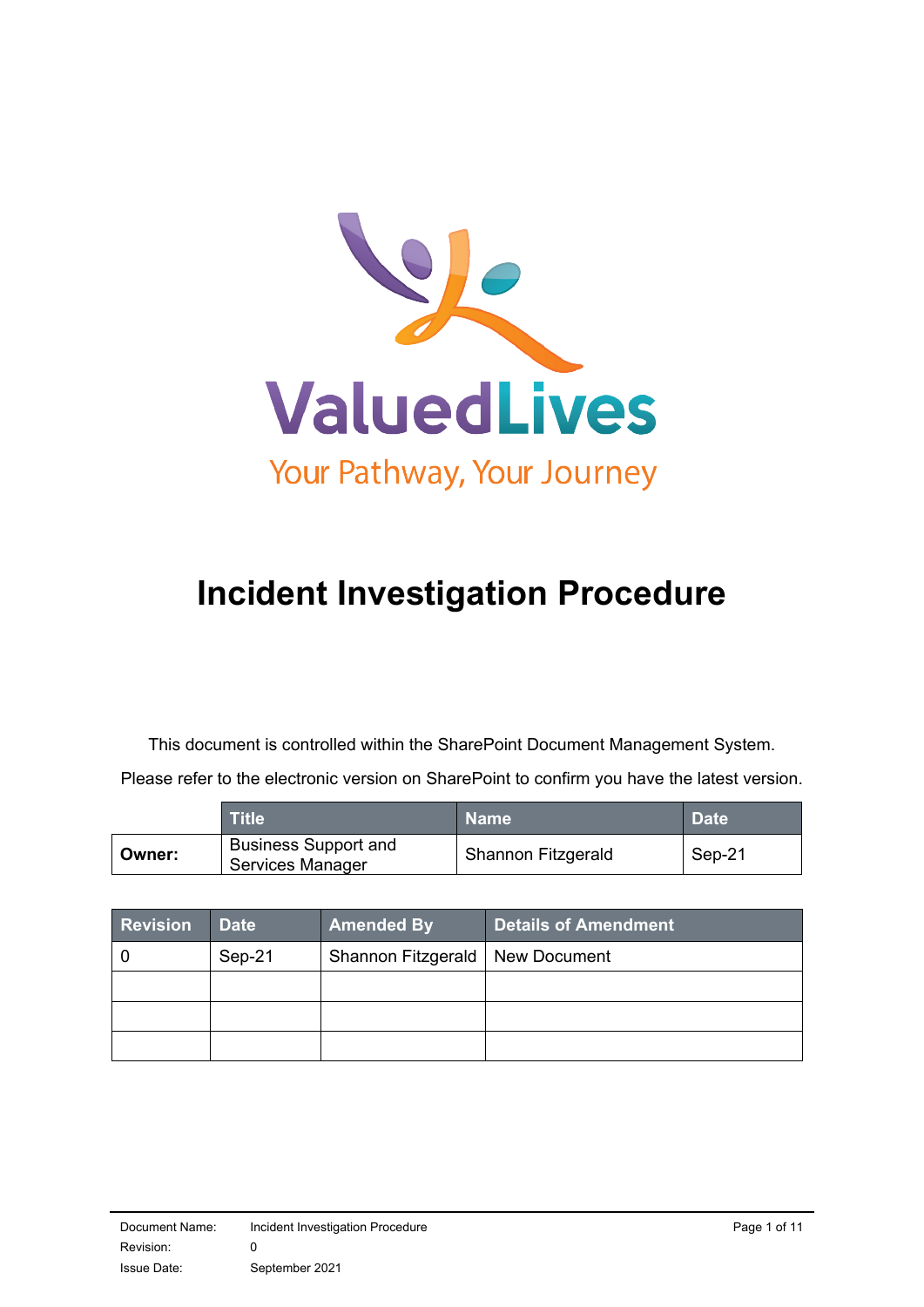# **TABLE OF CONTENTS**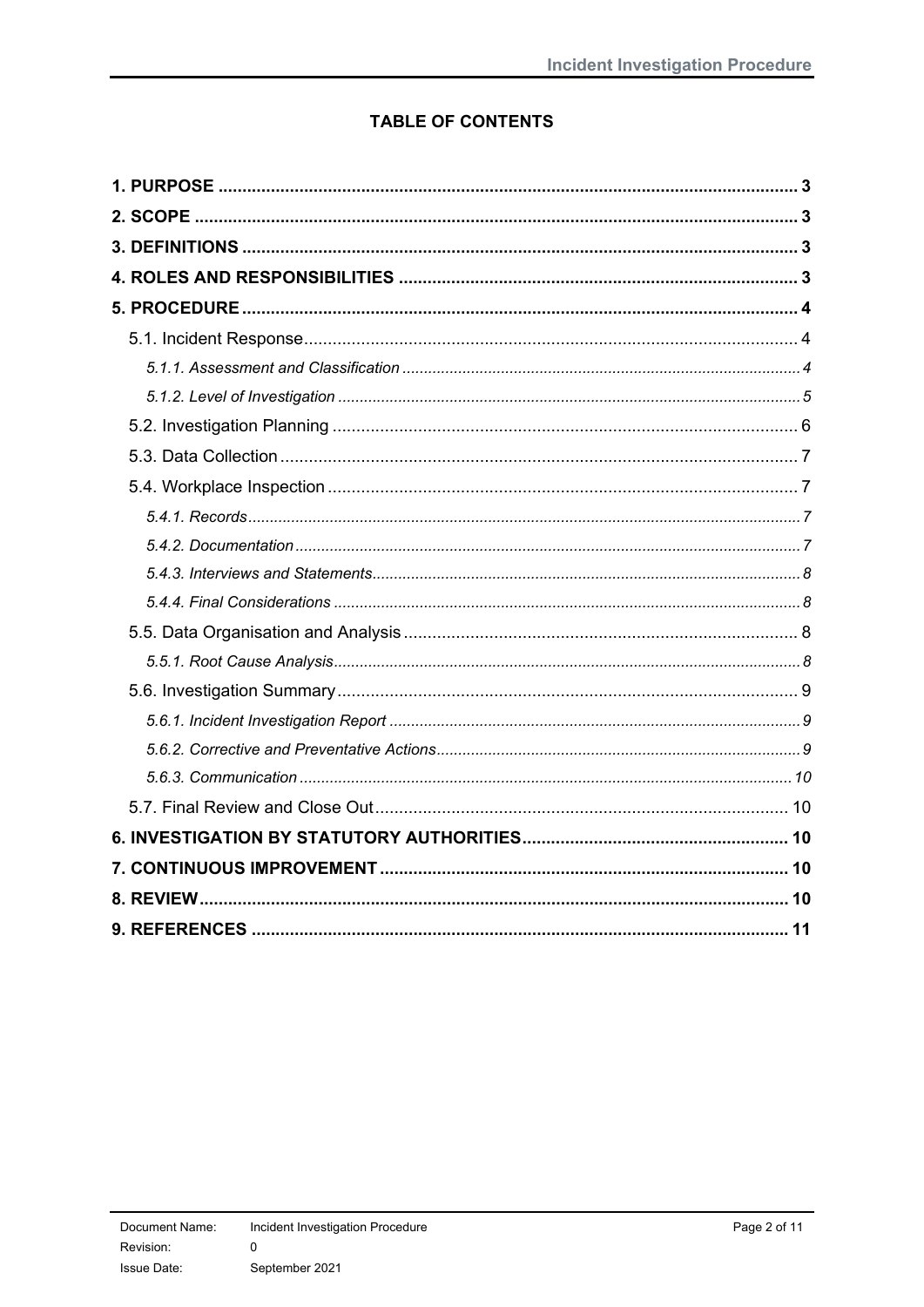# <span id="page-2-0"></span>**1. Purpose**

Valued Lives is committed to the health and safety of all people at the workplace. The purpose of this procedure is to provide the requirements and instruction regarding the process of Incident Investigation. This procedure extends to ensure that corrective actions are effectively investigated and actioned to prevent a reoccurrence and to minimise harm.

# <span id="page-2-1"></span>**2. Scope**

This procedure is to be followed for investigation of workplace incidents. This procedure sets out the process to be followed in the investigation of hazards and incidents.

# <span id="page-2-2"></span>**3. Definitions**

| Term                              | <b>Description</b>                                                                                                                                                                                   |
|-----------------------------------|------------------------------------------------------------------------------------------------------------------------------------------------------------------------------------------------------|
| Hazard                            | A hazard is a source or situation with a potential for harm in<br>terms of injury or ill-health, damage to property, damage to<br>the environment, or a combination of these.                        |
| Incident                          | An incident is defined as any unplanned event resulting in<br>injury, ill-health, damage or other.                                                                                                   |
| Home and Environment<br>Checklist | A risk assessment approach that requires Network Advisors<br>and Support Workers to assess their surroundings and<br>workplace as part of participant onboarding and/or when<br>major changes occur. |

# <span id="page-2-3"></span>**4. Roles and Responsibilities**

| <b>Position Title</b>   | <b>Key Responsibilities Within Process</b>                                                                                                                                                                   |
|-------------------------|--------------------------------------------------------------------------------------------------------------------------------------------------------------------------------------------------------------|
| Executive Management    | Ensure all required incidents are investigated, reviewed and<br>closed out within appropriate timeframes.                                                                                                    |
| Responsible Person      | Employee nominated for the responsibility of ensuring the<br>preventative or corrective actions are being actioned, tracking<br>the progress of implementation and completion or resolution<br>of the issue. |
|                         | Close out of investigation where required.                                                                                                                                                                   |
| Team Leaders / Managers | To lead or participate in the investigation processes.                                                                                                                                                       |
|                         | Liaise with any injured parties and key stakeholders to ensure<br>their wellbeing is appropriately managed.                                                                                                  |
|                         | Participate in the analysis of events leading up to the incident<br>and assist in compiling the investigation report.                                                                                        |
|                         | Participate in the debriefing of personnel identifying:                                                                                                                                                      |
|                         | Timeline of events leading up to the incident                                                                                                                                                                |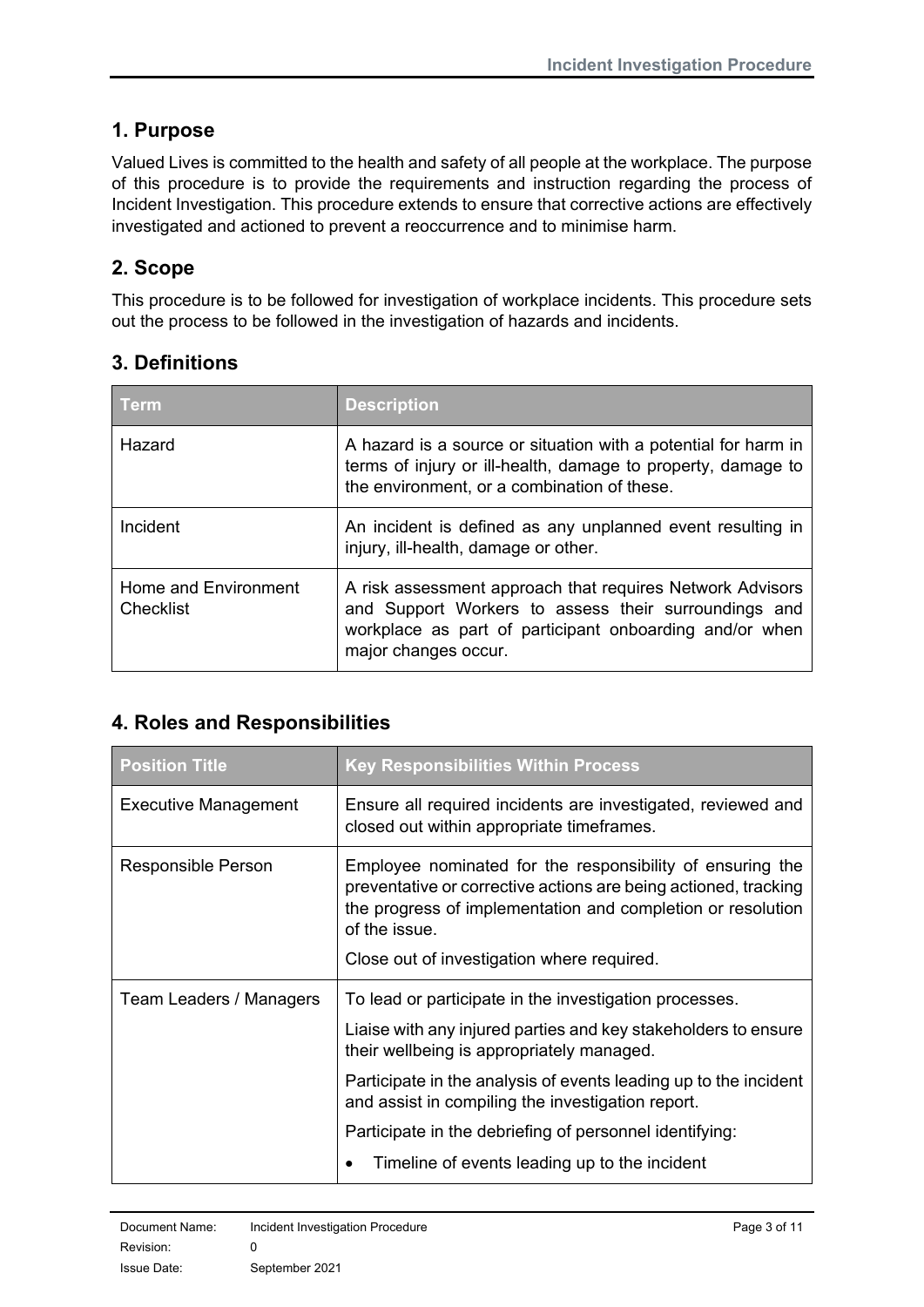| <b>Position Title</b>          | <b>Key Responsibilities Within Process</b>                                                                                                                                        |  |
|--------------------------------|-----------------------------------------------------------------------------------------------------------------------------------------------------------------------------------|--|
|                                | Timeline of events after the incident<br>$\bullet$                                                                                                                                |  |
|                                | Assigning, implementing and monitoring appropriate<br>$\bullet$<br>corrective and/or preventative actions in a timely manner.                                                     |  |
|                                | Ensure the analysis outcomes and actions are recorded<br>within the Participant Management System.                                                                                |  |
| Lead Investigator              | Facilitate or participate in investigations and provide advice<br>and expertise where required.                                                                                   |  |
|                                | Ensure the correct level of investigation is conducted.                                                                                                                           |  |
|                                | Assist in compiling the investigation report.                                                                                                                                     |  |
|                                | Liaise with any injured parties and key stakeholders to ensure<br>their wellbeing is appropriately managed.                                                                       |  |
|                                | Ensure the investigation analysis outcomes and actions are<br>recorded within the Participant Management System.                                                                  |  |
|                                | Ensure the completed incident investigation is sent to the<br>appropriate Manager for final review and sign off.                                                                  |  |
| <b>Operational Manager</b>     | Where applicable as per State reporting protocols, advise the<br>relevant Regulatory Authority via phone and follow up with a<br>written report within the designated time frame. |  |
| <b>Employees / Contractors</b> | Shall assist management and the lead investigator to conduct<br>an investigation if requested to do so.                                                                           |  |

# <span id="page-3-0"></span>**5. Procedure**

All incidents that are within the scope of this document follow the steps listed below. Hazard reports and incident reports require immediate corrective actions to be assigned by the responsible Network Advisor or Manager.

# <span id="page-3-1"></span>**5.1. Incident Response**

Once an incident has occurred, it shall be entered into the Participant Management System as soon as practicable. All incidents must be reported as soon as practicable to the appropriate line manager. The purpose of this is to ensure that the incident is communicated and recorded without delay. An appropriate person (e.g., Supervisor/Manager) should take immediate action to assume control of the incident.

## <span id="page-3-2"></span>**5.1.1. Assessment and Classification**

Incidents are to be assessed against Valued Lives' Risk Management Matrix. There are five levels of consequence: Trivial, Minor, Moderate, Major and Extreme.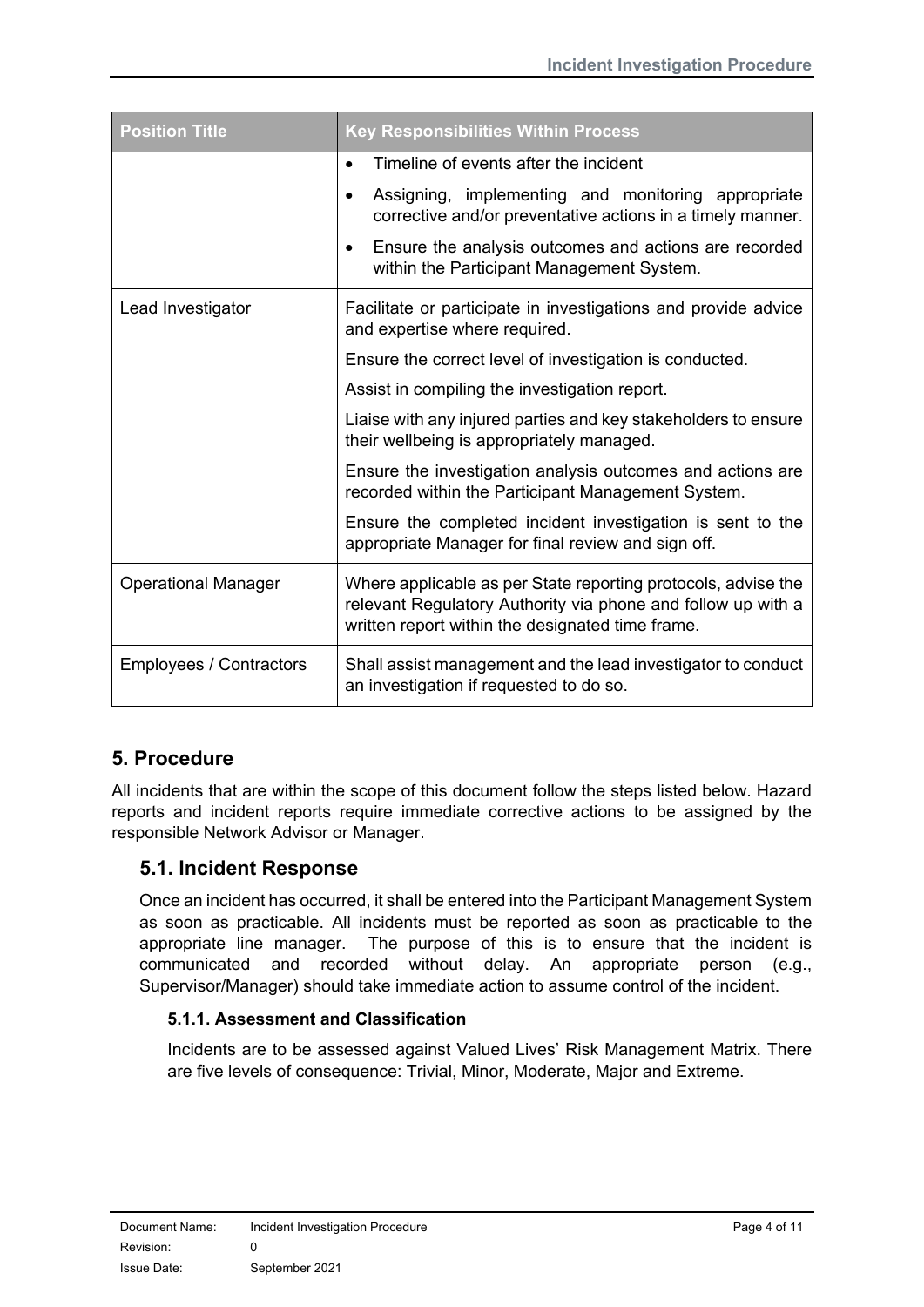|            | Consequence    |                 |                 |                         |         |
|------------|----------------|-----------------|-----------------|-------------------------|---------|
| Likelihood | <b>Trivial</b> | <b>Minor</b>    | Moderate        | Major                   | Extreme |
| Frequent   | 5              | 10              | 15              | 20                      | 25      |
| Occasional | 4              | 8               | 12 <sub>2</sub> | 16                      | 20      |
| Unlikely   | 3              | $6\phantom{1}6$ | 9               | 12                      | 15      |
| Remote     | $\overline{2}$ | 4               | 6               | $\overline{\mathbf{8}}$ | 10      |
| Rare       |                | $\overline{2}$  | 3               | 4                       | 5       |

The incident manager shall review the incident and assess the actual severity. The actual severity is based on the actual outcome of the incident, regardless of what could have eventuated. Potential severity is based on the potential outcome of the incident, or the worst-case scenario.

The assessment and classification of an incident will assist with determining the level of investigation and its level of documentation required.

### <span id="page-4-0"></span>**5.1.2. Level of Investigation**

Depending upon the outcome of an incident, an investigation will be conducted. The following is a guideline on the level of investigation required for an incident.

Please note this is a guideline only and Investigation levels may vary depending on the incident.

| <b>Risk Level</b> | <b>Requirement</b>                                        | <b>Investigation Level and Participants</b>                                                                                                                                                                                      |
|-------------------|-----------------------------------------------------------|----------------------------------------------------------------------------------------------------------------------------------------------------------------------------------------------------------------------------------|
| Negligible        | Incident report only and<br>system-based<br>investigation | Level 1<br>1. Lead investigator (e.g., Supervisor)                                                                                                                                                                               |
| Low               | ICAM optional                                             | Involved person<br>2.<br>Safety/Employee Representative<br>3 <sup>1</sup>                                                                                                                                                        |
| Intermediate      | ICAM recommended                                          | Level 2                                                                                                                                                                                                                          |
|                   |                                                           | Lead investigator (e.g., Manager)<br>1.<br>Line Manager<br>2.<br><b>Operational Manager</b><br>3.<br>4. Safety/Employee Representative<br>Department Manager<br>5.                                                               |
|                   |                                                           | *Please note, investigation participants must not<br>be involved in the incident directly                                                                                                                                        |
| High              | <b>ICAM</b> mandatory                                     | Level 3                                                                                                                                                                                                                          |
|                   |                                                           | Lead investigator (e.g., Manager)<br>1.<br>As per intermediate risk participants<br>2.<br>ICAM skilled analyst<br>3.<br>Experts/technical/other<br>4.<br>Legal, Human Resources, Independent<br>5.<br><b>Executive Manager**</b> |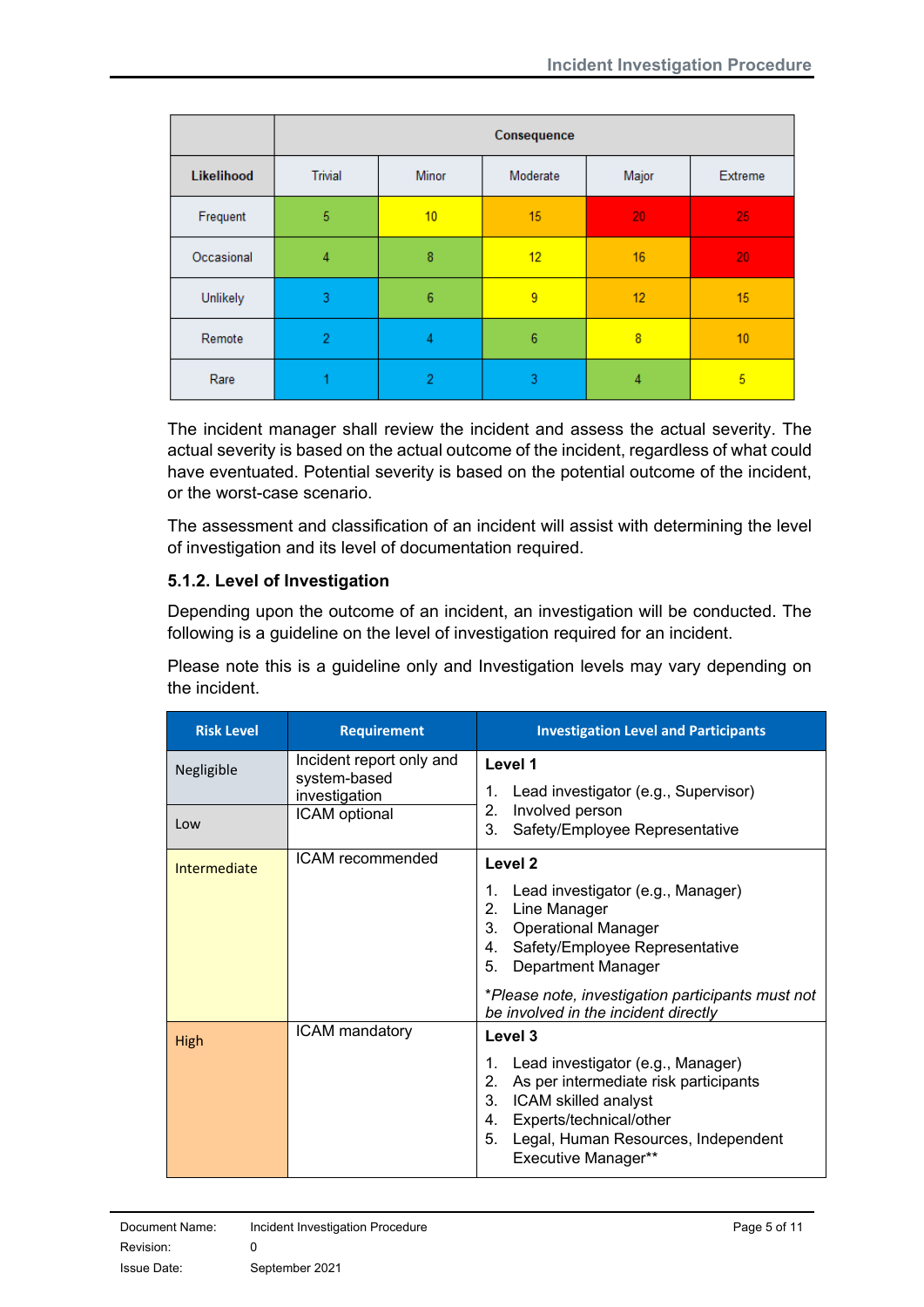| <b>Risk Level</b> | <b>Requirement</b> | <b>Investigation Level and Participants</b>                                             |
|-------------------|--------------------|-----------------------------------------------------------------------------------------|
|                   |                    | ** As appropriate                                                                       |
| Extreme           |                    | Level 4                                                                                 |
|                   |                    | Independent executive manager as team<br>leader.<br>As per High-risk participants<br>2. |

# <span id="page-5-0"></span>**5.2. Investigation Planning**

An investigation plan shall be initiated outlining the steps which are to be taken to successfully conduct the investigation.

The relevant person(s) including the appropriate Line Manager, Operational Manager and Safety/Employee Representative shall conduct an investigation at the earliest possible time, and shall:

- Assume responsibility for the co-ordination of the investigation;
- Ensure the site is assessed (where applicable) and gather all relevant information;
- Ensure key personnel are kept abreast of the incident; and
- Where required, ensure external and statutory authorities are notified including Work Cover WA, etc.

The objectives of an investigation shall include:

- Identification and analysis of all circumstances and factors that caused and/or are contributing factors to the incident (casual factors).
- Establishment as to whether existing policies, procedures and practices were in place and applied, if they were not applied to identify reasons for non-compliance.
- To establish if existing policies, procedures and practices were adequate, and if system failures are identified, recommend alterations or additions.
- To identify if all personnel involved had appropriate levels of training and competency to perform the tasks involved.
- To identify actions and responsibilities for these actions to prevent occurrence of similar incidents.
- To communicate the findings of the investigation to promote learning opportunities and to provide greater awareness.

Ensure your investigation plan includes plans to collect information from the following categories:

- People
- Environment
- Equipment
- **Procedures**
- Organisation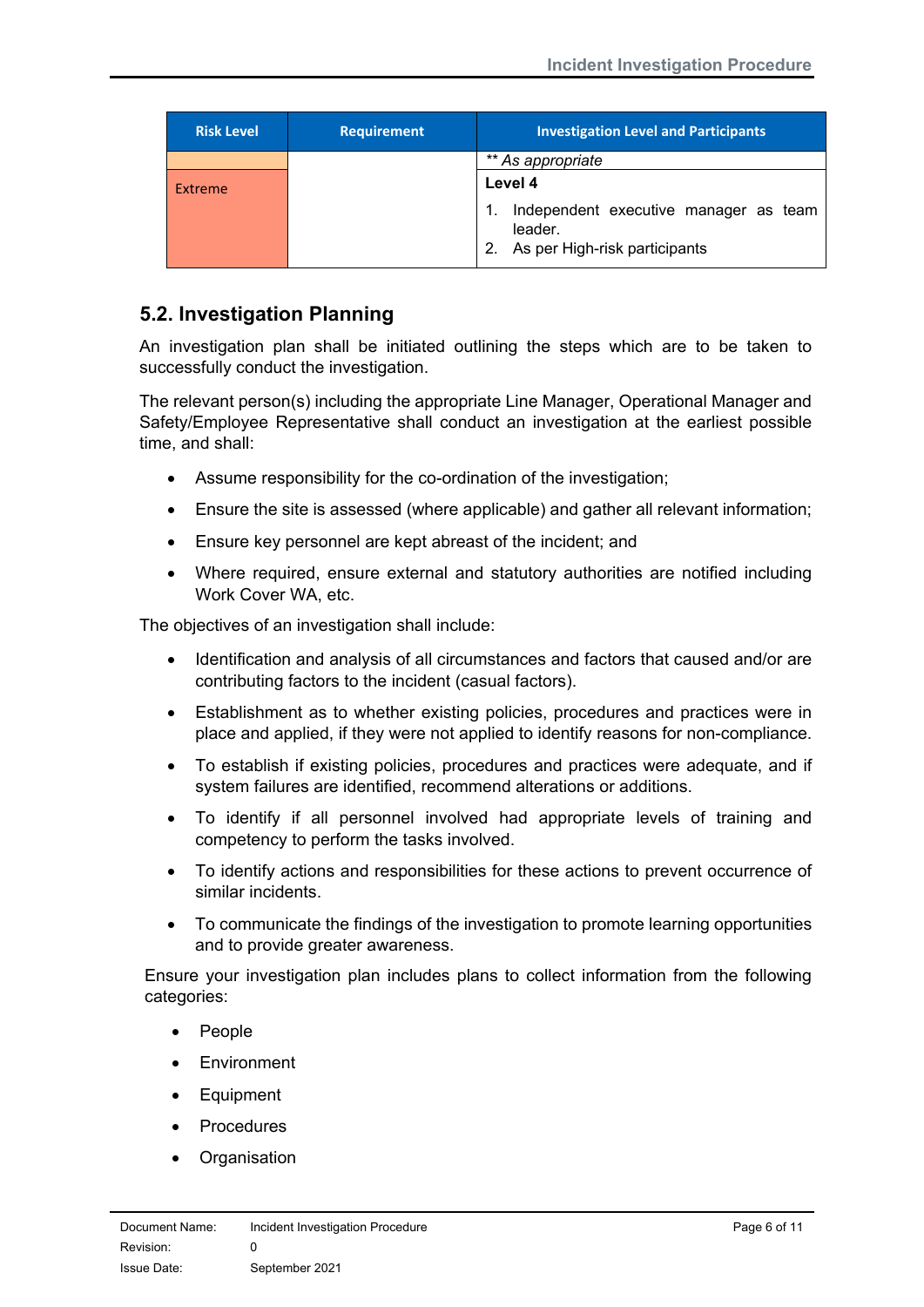The investigation shall only commence once the wellbeing of any injured parties is established and the site has been assessed and investigated to gather required evidence and information.

# <span id="page-6-0"></span>**5.3. Data Collection**

The data collection process aims to collect sufficient information for use during the investigation. The information gathered should highlight failed defences that have led to the occurrence of the incident.

Once all relevant data has been collated, the information shall be analysed to identify the underlying causes and/or contributing factors of the event. This should be conducted amongst the investigation team, key stakeholders and business experts.

An event timeline should be developed as soon as possible after the incident and documented in the incident report.

## <span id="page-6-1"></span>**5.4. Workplace Inspection**

It is important that evidence can be gained from observations made at the scene of the incident. The investigation team should look at the following site conditions:

- Where person was injured (if applicable)
- Lighting, visibility and audibility
- Weather and environmental conditions
- Equipment failures and condition of equipment
- Force and manual handling
- General housekeeping
- Home and environment checklist review

\*Please note this list is a guideline only. Other conditions may be observed and should be noted.

#### <span id="page-6-2"></span>**5.4.1. Records**

Photography is one of the most useful tools to the investigation team. It can document the situation as it exists now and as it changes. Video footage and drawings can also be used to assist with recording the scene. Consideration must also be given to personal privacy when collecting evidence to ensure that permission is sought when required.

#### <span id="page-6-3"></span>**5.4.2. Documentation**

A review of documents may also uncover contributing factors and should include:

- Applicable regulations.
- Training, medical and work history records.
- Organisational policies and procedures.
- Incident reports, audit reports.
- Safety Data Sheets and Home and Workplace Checklists.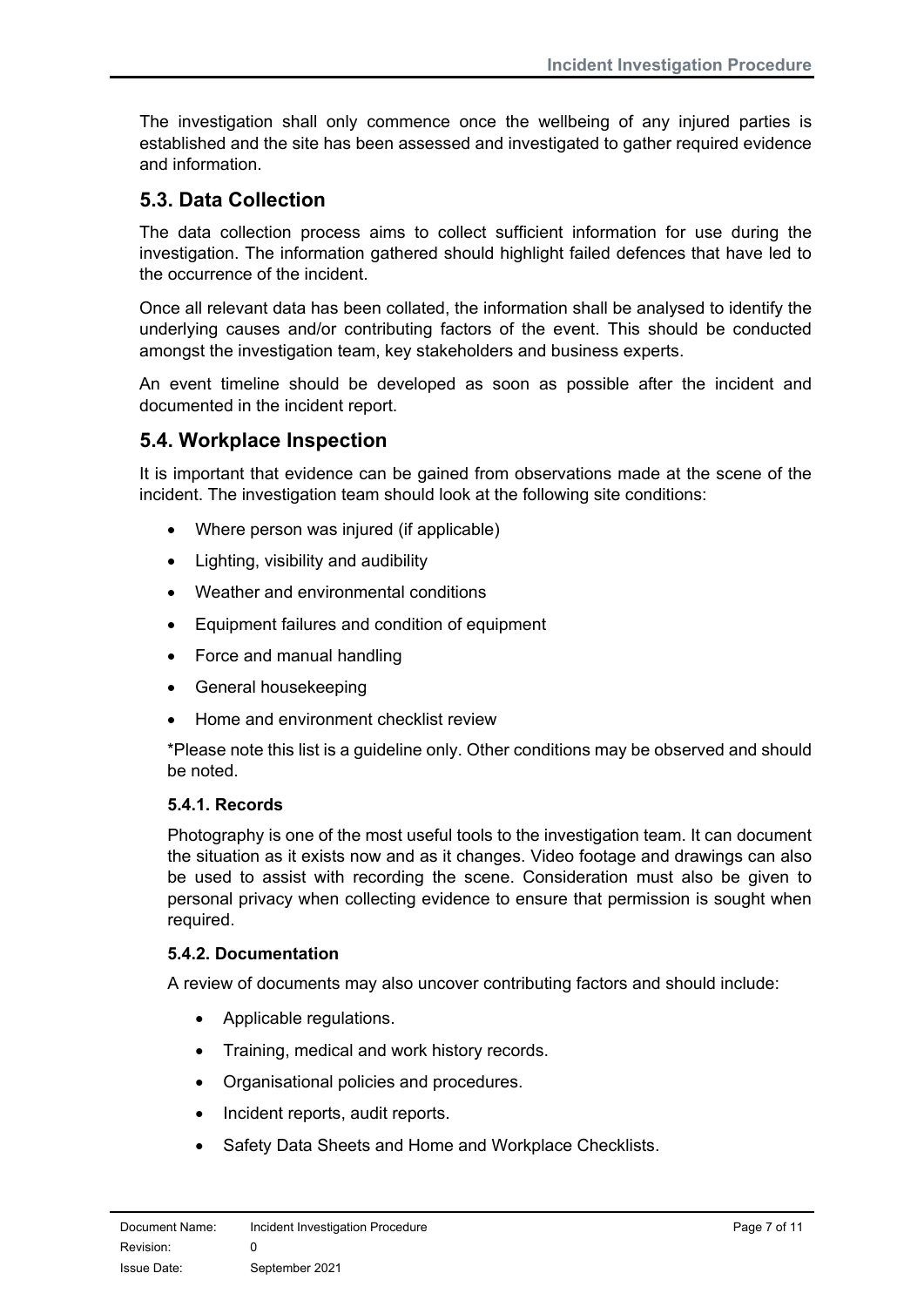#### <span id="page-7-0"></span>**5.4.3. Interviews and Statements**

The gathering and evaluation of evidence is essential for the investigation to be successful. Interviews must be conducted as soon as practicable after the incident occurring. This includes talking to witnesses, the injured/involved person, Line Managers and others involved in the incident.

Interviews should include the following individuals:

- Individuals directly involved in the incident
- Line Managers
- Person(s) at the scene
- **Management**
- Emergency Services personnel (if applicable)
- Safety personnel
- Subject matter experts

Those being interviewed are allowed to have a representative present for the interview if requested.

#### <span id="page-7-1"></span>**5.4.4. Final Considerations**

Once all the data has been collected for the incident, the following should be considered:

- Ensure all options for gathering information have been exhausted;
- Ensure that other concurrent investigations are not affected and are not affected your investigation;
- Communication of any residual hazards by the Lead Investigator; and
- Communication of findings from the initial assessment of data to the appropriate Advisors/Managers to ensure relevant action is taken to prevent similar occurrences.

# <span id="page-7-2"></span>**5.5. Data Organisation and Analysis**

After the collection of data and analysis, it should be possible to organise the data to provide the sequence of events leading up to the incident, the incident itself and events post incident until control was regained. The sequence of events process shall be used to determine the root cause and contributing factors of the incident being investigated.

#### <span id="page-7-3"></span>**5.5.1. Root Cause Analysis**

Incidents whether they are informally or formally investigated should have a root cause analysis completed. In many cases, where a formal investigation is not required, the root cause analysis provides an adequate assessment of causes which may assist in directing efforts towards selecting and planning corrective actions.

A root cause is the most direct reason for an incident which if it were corrected would prevent a reoccurrence of the incident. The 5 Whys Technique is a successful method of establishing the root cause of an incident.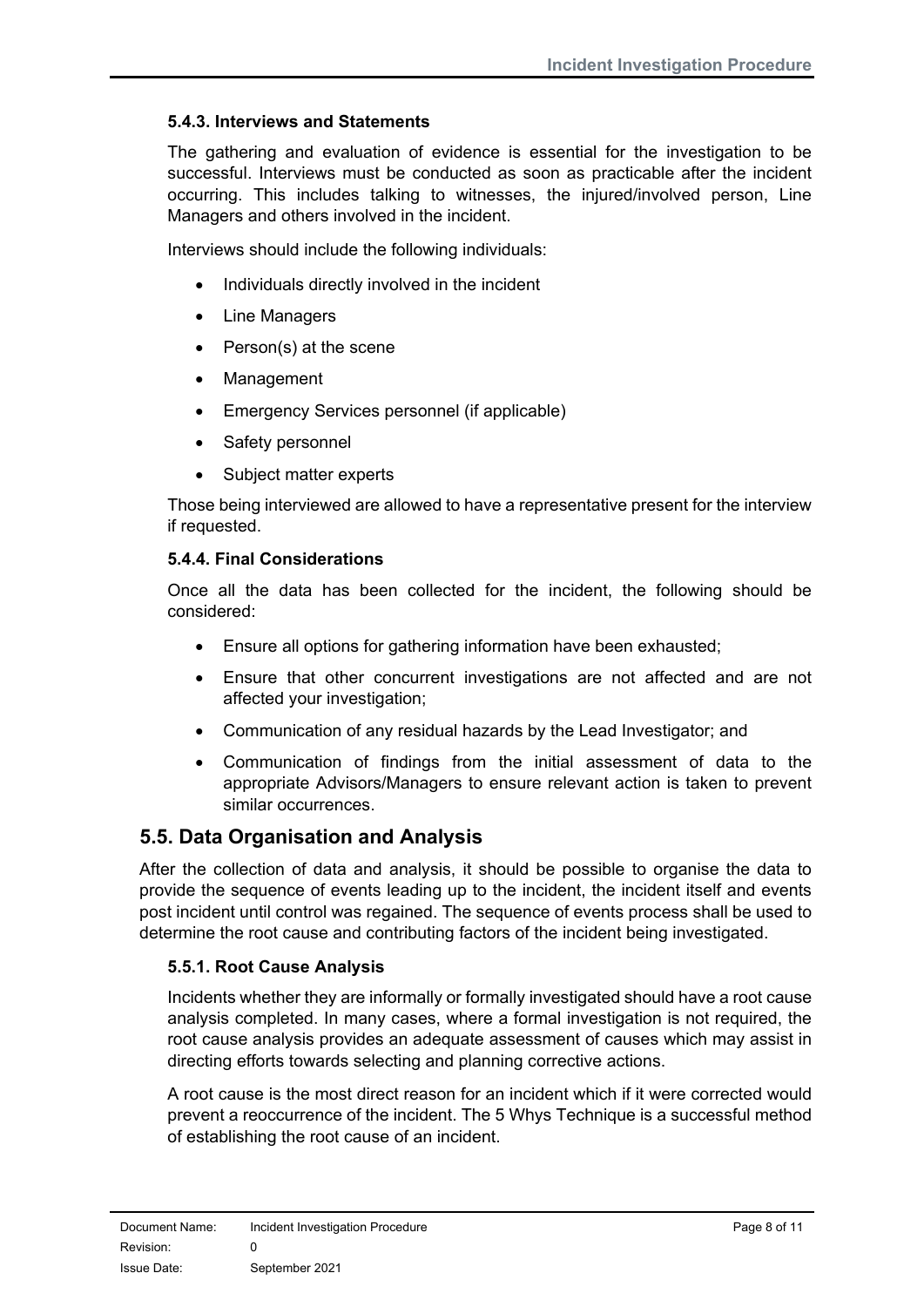Once a timeline has been developed the 5 Whys are then applied to the key events identified. The 5 Whys process is:

- 1. Ask why an incident has happened or why a condition is present.
- 2. Continue asking why until the question can no longer be answered.
- 3. When why can no longer be answered you have reached:
	- a. A control point (organisational factor)
	- b. A point that is beyond organisational control
	- c. A point where more data needs to be collected to answer why
- 4. 5 Whys helps identify the Organisational Factors.

\**The 5 Why Technique is outlined in the SafetyWise Incident Investigation Reference Guide.* 

## <span id="page-8-0"></span>**5.6. Investigation Summary**

The interim investigation summary is an accurate and objective record of the incident and provides preliminary details of:

- The investigation team's investigation process:
- Facts pertaining to the incident, covering the categories of:
	- o People
	- o Environment
	- o Equipment
	- o Procedures
	- o Organisation
- Analytical methods used and their results; and
- Preliminary casual factors of the incident.

The summary should be sufficiently detailed for a reader to understand the incident and the basis of any proposed improvements. Based on the initial findings it will be determined if there is any requirement for additional investigation – this is to be determined by the Operational Manager.

#### <span id="page-8-1"></span>**5.6.1. Incident Investigation Report**

A formal report shall be prepared within 30 days of the incident using the Incident Investigation Report Template and forwarded to the appropriate management for review and sign off as appropriate. Once the approval of recommendations has been made by management, the actions will then be managed through the corrective and preventative action plan process.

## <span id="page-8-2"></span>**5.6.2. Corrective and Preventative Actions**

The investigation should identify system failures, corrective and preventative actions and recommendations in order to raise awareness and reduce the recurrence of the incident and minimise the likelihood of harm.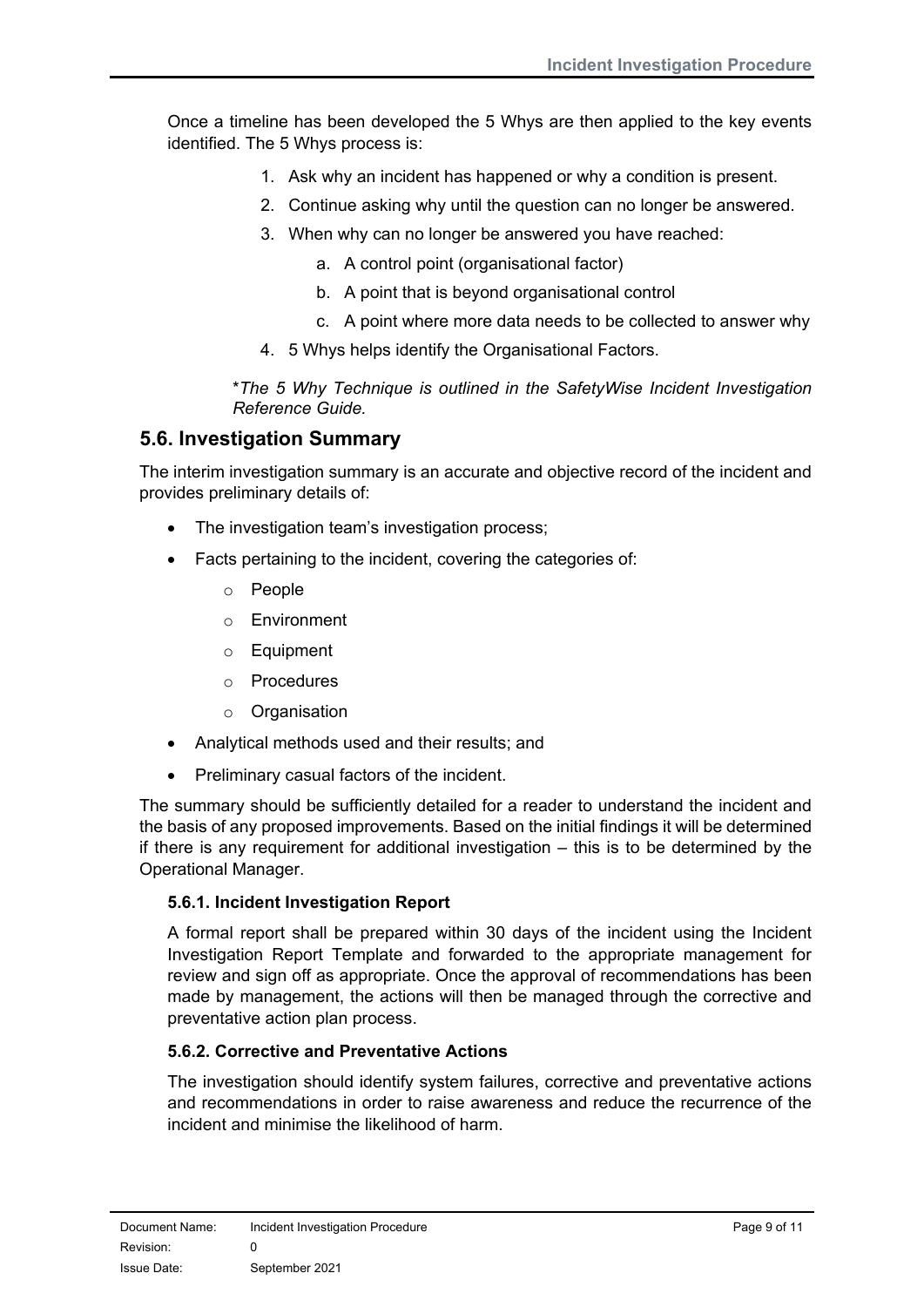An action plan shall be developed detailing the particular corrective and preventative actions to be undertaken, how they will be implemented, by whom and to what timeline.

All actions implemented shall be monitored for effectiveness by the action implementer. Actions will be entered into the Participant Management System and the person assigned to the action will be responsible for tracking and updating the status of their corrective and preventative actions.

#### <span id="page-9-0"></span>**5.6.3. Communication**

Email communications and other means are distributed to employees and contractors for their information and to alert them to specific events that have occurred. They may include directives as to actions that must be undertaken as well as advisory information relating to the minimisation of the likelihood of occurrences.

## <span id="page-9-1"></span>**5.7. Final Review and Close Out**

When the investigation is complete and actions have been assigned, the incident shall be reviewed a final time, then signed off. The delegated Manager can send the incident investigation for sign off. Investigations can only be signed off by nominated executive management representatives.

# <span id="page-9-2"></span>**6. Investigation by Statutory Authorities**

The relevant Work Cover Authority and/or other regulating bodies, have specific responsibility for enforcing health and safety and may be involved in the Valued Lives incident investigation or conduct an independent investigation of their own.

Any requests for information from the Work Cover Authorities or other Regulators must be referred to the Operational Manager immediately so that any appropriate action regarding resolution, compliance or appeals etc., can be taken within the timeframes which apply.

# <span id="page-9-3"></span>**7. Continuous Improvement**

Valued Lives is committed to planning and managing the processes necessary for the continual improvement of its supports and services delivered. It will do this through:

- The development of safety and health related policies and procedures;
- The setting of objectives/KPI's;
- Undertaking audits/inspections and analysing the data from those audits/inspections;
- Identification and analysis of innovations and initiatives;
- Implementing and monitoring corrective and preventative actions; and
- Undertaking management review.

## <span id="page-9-4"></span>**8. Review**

This procedure must be reviewed annually or as required with key legislative changes.